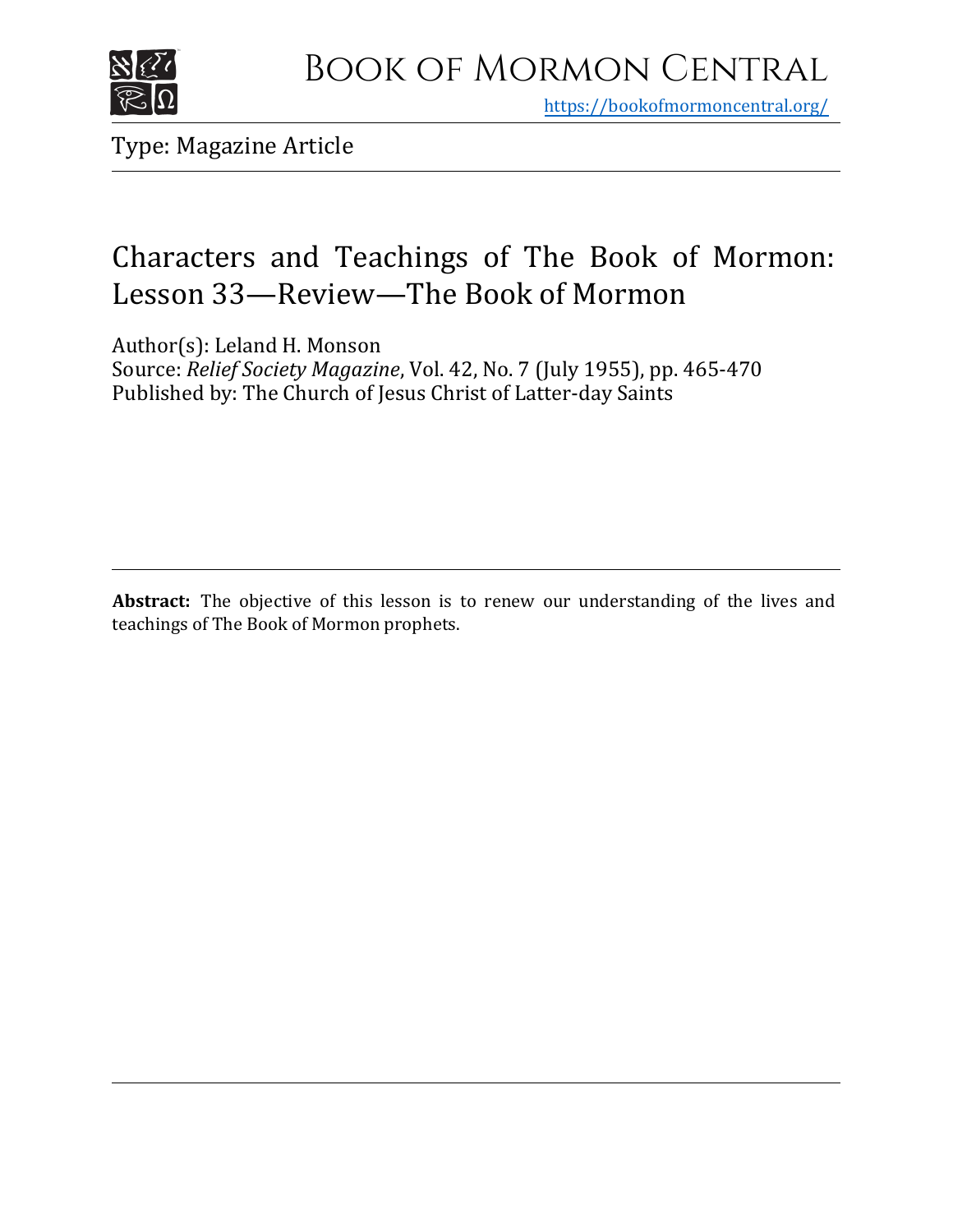

# *cJheölogy—*Characters and Teachings of The Book of Mormon

# Lesson 33—Review—The Book of Mormon

Book of Ether and <sup>1</sup> Nephi through the Book of Alma

# *Elder Leland H. Monson*

For Tuesday, October 4, 1955

Objective: To renew our understanding of the lives and teachings of The Book of Mormon prophets.

# The Book of Ether

LOOKING back upon the history of the Jaredites and Nephites (so far as we have studied their history) as it is reflected in the lives of their great leaders, we recall a few who have marked milestones of progress in the history of that civilization.

The Book of Ether, "The record of the Jaredites, taken from the twenty-four plates found by the people of Limhi in the days of king Mosiah," gives an account of Jared, the brother of Jared (by name Mahonri Moriancumer, as stated by the Prophet Joseph Smith), their families, and a few friends who came from the Tower of Babel at the time of the confusion of tongues.

# *Mahonri Moriancumer, The Brother of Jared*

Mahonri Moriancumer, known only as the brother of Jared in the Book of Ether, became the first great Jaredite leader. He was ". . . a large and mighty man, and a man

highly favored of the Lord . . ." (Ether  $1:34$ ). The Jaredites through Moriancumer were directed by the Lord to cross the sea to the "land of promise." Great faith in the Lord was shown by their leader when he asked the Lord to touch the "molten" stones that they might give forth light. (See Ether 3:1-6.)

The Lord heard the prayer and "... stretched forth his hand and touched the stones one by one with his finger  $\ldots$ ." (Ether 3:6). After the Lord had prepared the stones to give forth light, the brother of Jared placed one in the end of each barge, and they gave light to the vessels.

So great was the faith of the brother of Jared, that he beheld the finger of the Lord. Struck with fear he fell to the ground. The Lord said to him:

. . . Because of thy faith thou hast seen that I shall take upon me flesh and blood; and never has man come before me with such exceeding faith as thou hast; for were it not so ye could not have seen my finger.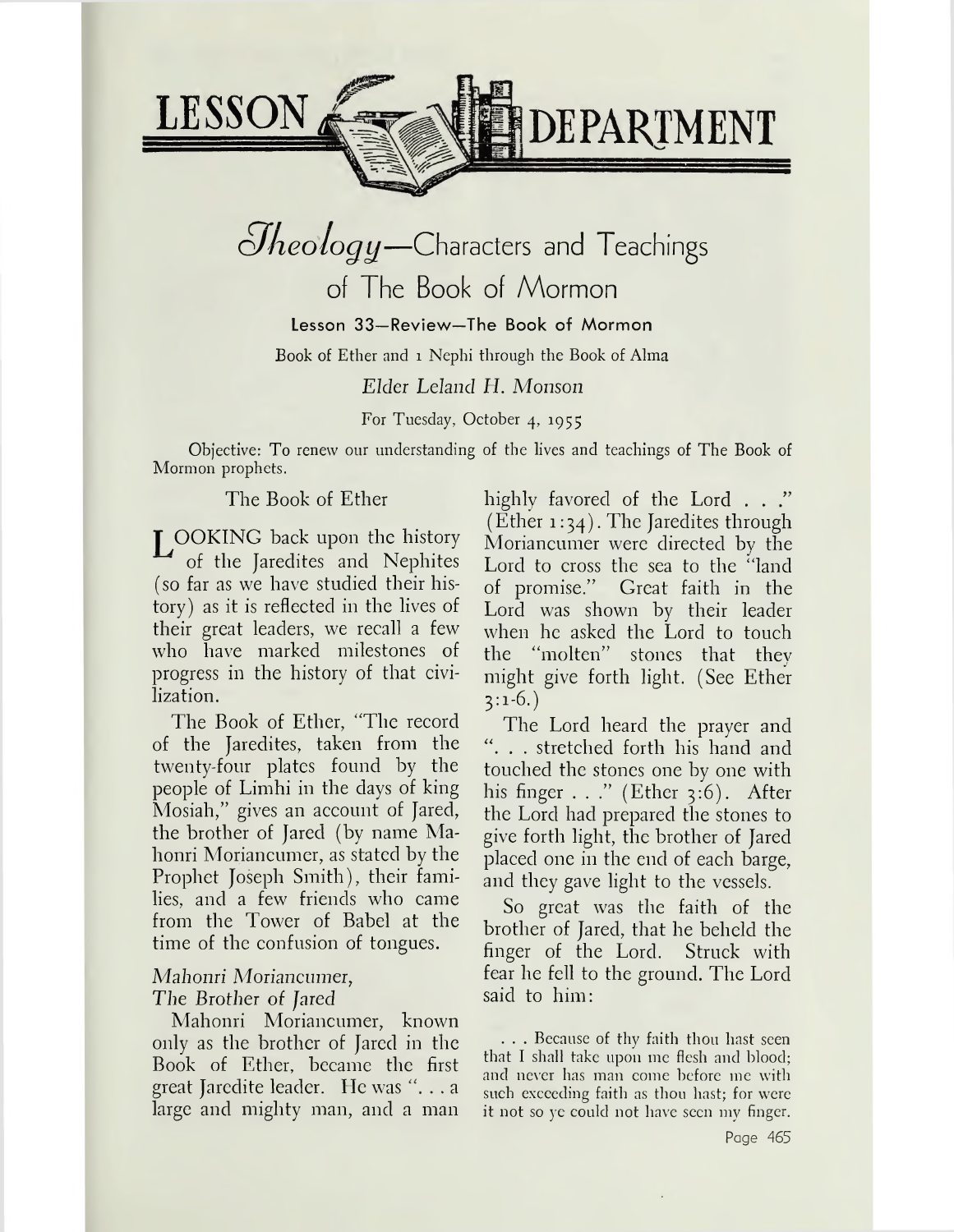Sawest thou more than this? (Ether  $3:9$ ).

Then it was that the brother of Jared, in great faith, asked the Lord to show himself unto him. As the Savior showed himself to Mahonri Moriancumer, great truths were established. The brother of Jared was shown that the Lord lived as a personage in the spirit world before his advent into mortality. It proved to him that man is created in the image of God and that he, Jesus Christ, would come in the flesh to redeem his people (Ether  $3:13-16$ ). We also learn from the study of the life of the brother of Jared that faith brings an answer to prayer.

The Jaredite people became a great and prosperous nation as long as they were governed by a righteous leader and heeded the word of the Lord. But during the reign of unrighteous kings, the people became wicked. Idolatry became common. The "secret combinations" of old were introduced and many were slain by those desiring power and wealth.

#### *Ether*

Near the end of the Jaredite civilization, Ether, one of the greatest prophets to the Jaredites, came forth in the days of the last king Coriantumr. Ether began to prophesy and warn the people of impending destruction, if they did not repent (Ether 12:1-5). For safety, Ether ". . . hid himself in the cavity of a rock by day, and by night he went forth viewing the things which should come upon the people"  $(Ether 13:13)$ . The two leaders Coriantumr and Shiz fought the final battle of swords. As Ether watched from a cavity in the rock, Shiz was slain. Thus the prophecy

of Ether to Coriantumr, that Coriantumr would be the last of his people to live, was literally fulfilled. (Ether 13:20-21. See also Omni 20.22.)

#### The Book of Mormon

*Lehi*

When we think of The Book of Mormon it is the more detailed history of the followers of Lehi whom we especially recall. Lehi, divinely directed, led his little colony composed of his wife Sariah and his sons and daughters, Ishmael and his family, and Zoram, from Jerusalem across the mighty waters to the promised land. There, as a patriarch and father, before his death he called them together and blessed and instructed them.

For, behold, I have seen a vision, in which I know that Jerusalem is destroyed; and had we remained in Jerusalem we should also have perished.

But, said he, notwithstanding our afflictions, we have obtained a land of promise, a land which is choice above all other lands; a land which the Lord God hath covenanted with me should be a land for the inheritance of my seed. Yea, the Lord hath covenanted this land unto me, and to my children forever, and also all those who should be led out of other countries by the hand of the Lord.

Wherefore, I, Lehi, prophesy according to the workings of the Spirit which is in me, that there shall none come into this land save they shall be brought by the hand of the Lord.

Wherefore, this land is consecrated unto him whom he shall bring. And if it so be that they shall serve him according to the commandments which he hath given, it shall be a land of liberty unto them; wherefore, they shall never be brought down into captivity; if so, it shall be because of iniquity; for if iniquity shall abound cursed shall be the land for their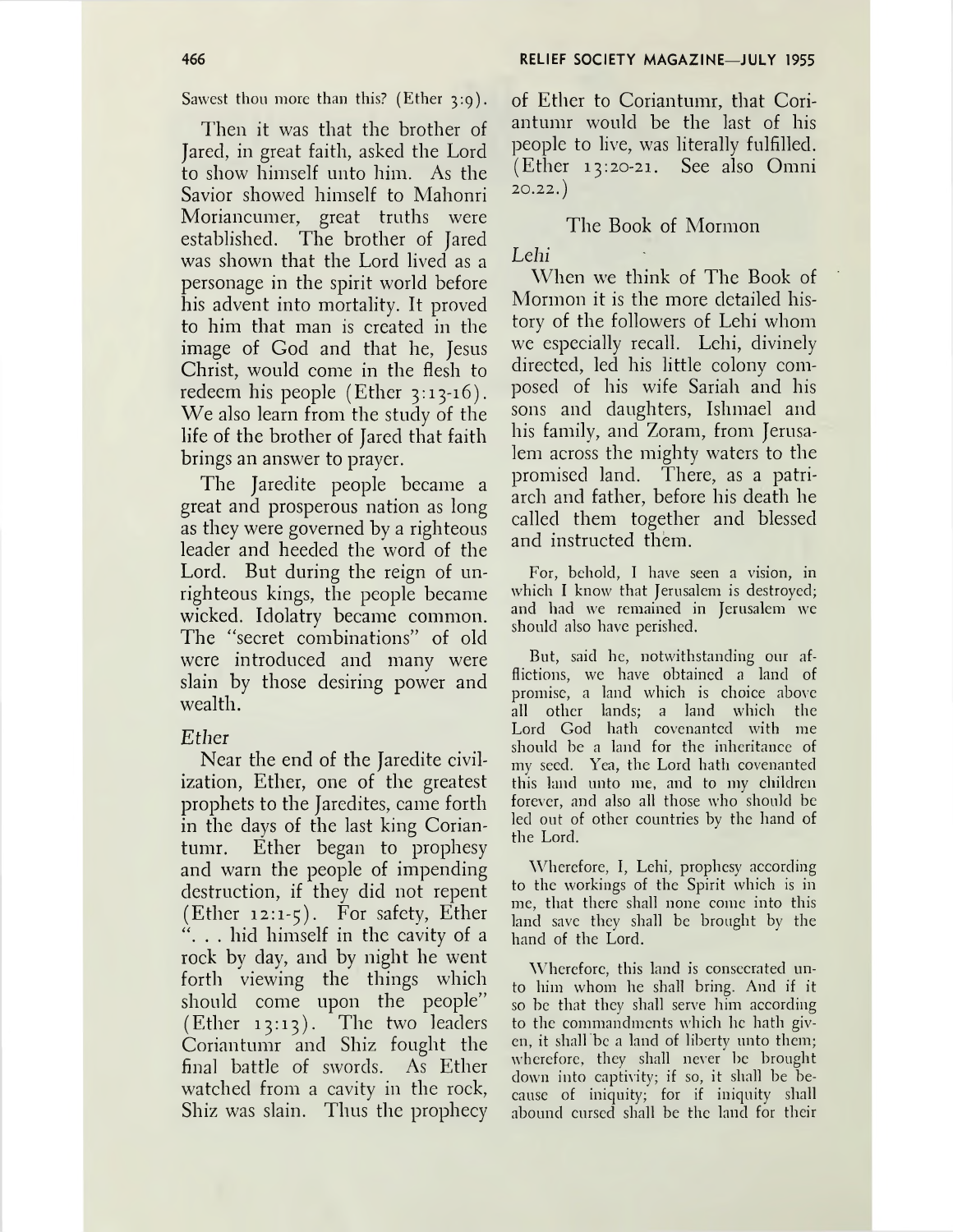sakes, but unto the righteous it shall be blessed forever  $(z \text{ Nephi } 1:4-7)$ .

Disappointed and wearied over the wicked activities of Laman and Lemuel, and pleased with the willing obedience with which Nephi had responded to the good and the beautiful, Lehi passed to the great beyond.

#### *Nephi*

Nephi, under the immediate leadership of his patriarch father, had early learned to listen to the teachings of the still small voice. Showing obedience, faith, and courage, he had led his older brothers from the Red Sea back to Jerusalem for the Brass Plates, which he knew contained a genealogy of his forefathers. After two vain attempts, he had been successful in securing these records from Zoram, the servant of Laban. Only then was he willing to return to his father. We remember Nephi's inspirational statement.

... <sup>I</sup> will go and do the things which the Lord hath commanded, for I know that the Lord giveth no commandments unto the children of men, save he shall prepare a way for them that they may accomplish the thing which he commandeth them  $(I.Nephi 3:7)$ .

Subsequently, with these same brothers, he returned to Jerusalem to induce Ishmael and his family to join them in their migration to the land of promise, in order that they might intermarry. As a leader among his brothers, Nephi, resourceful and energetic, helped the family to overcome great difficulties—the problem of securing food in the desert after their bows were broken, and the problem of building a ship to take them to the land of promise. After the death of his father in the promised land, Nephi found it necessary to separate from his disobedient and wayward brothers. In this new location, named the land of Nephi, he built an advanced civilization at a time when his brothers became a dark and loathsome people leading a nomadic life. Nephi built a temple and provided for the spiritual welfare of his people, which, of course, contributed more to their happiness and eternal life than the great material benefits which he showed them how to obtain. Before his death he made two sets of records, the Small Plates of Nephi, to be used for the religious history of his people, and the Large Plates of Nephi, to be used for the secular history of his people. He also instructed his people to keep future records of God'<sup>s</sup> dealings with them.

### *Jacob and Joseph*

Nephi'<sup>s</sup> two younger brothers, Jacob and Joseph, born in the wilderness as the colony journeyed to the land of promise, became priests and teachers unto the people. Jacob stressed the need of spirituality and pointed to the value of material wealth as a means to the development of men and women, and not as an end in itself. Jacob instructed:

But before ye seek for riches, seek ye for the kingdom of God. And after ye have obtained a hope in Christ ye shall obtain riches, if ye seek them; and ye will seek them for the intent to do good—to clothe the naked, and to feed the hungry, and to liberate the captive, and administer relief to the sick and the afflicted  $(Jacob 2:18-19)$ .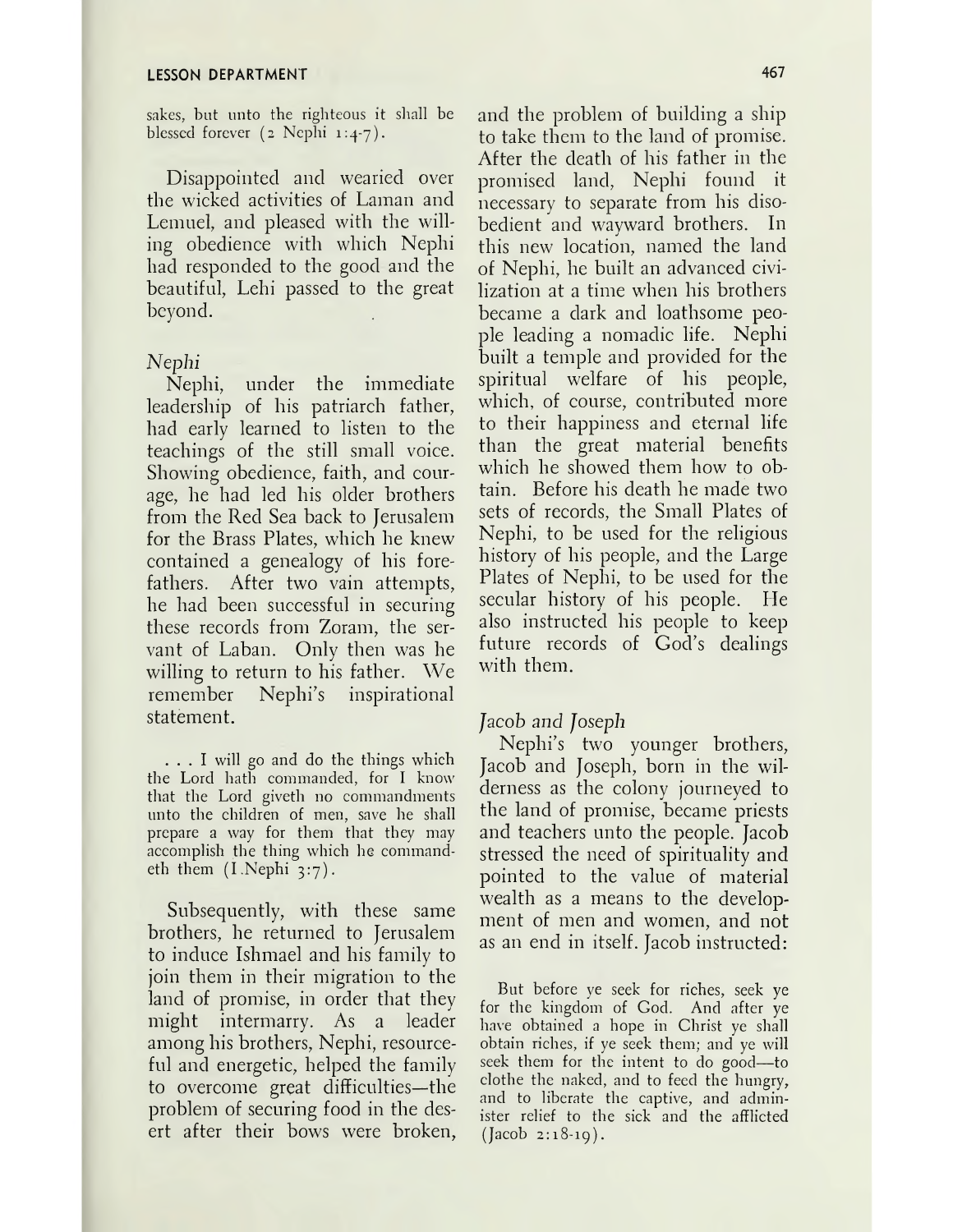The immediate successors to Jacob and Joseph taught the people that sin erodes happiness and peace from life, that the happy nation is the God-fearing nation.

In the meantime the Nephites in the land of Nephi, under the leadership of King Mosiah, father of King Benjamin, fled northward to escape from Lamanite domination. They discovered the Mulekites in the land of Zarahemla. These Mulekites had left Jerusalem a few years after Lehi and his colony had departed, and had come to the land of promise and settled north of the land of Nephi. They were a numerous people and had built up a civilization with Zarahemla as its central city (Book of Omni 15-23).

The Nephites joined with the Mulekites in building a civilization there, which was henceforth known as a Nephite civilization. King Mosiah, father of King Benjamin, was made king over the inhabitants of Zarahemla (Omni 19).

#### *Benjamin*

After Mosiah'<sup>s</sup> death his son Benjamin became king over the united nations. ". . . King Benjamin was a holy man, and he did reign over his people in righteousness . . . (Words of Mormon 17). During Benjamin'<sup>s</sup> reign there was ". . . a serious war and much bloodshed between the Nephites and the Lamanites . . ." (Omni 24), [the Lamanites were living in the land of Nephi (Words of Mormon  $13-14$ ] " $\ldots$  But behold, the Nephites did obtain much advantage over them; yea, insomuch that king Benjamin did drive them out of the land of Zarahemla" (Omni 24). During the remainder of his days he had peace. Before his death he called his people together before the temple and announced to them that his son, Mosiah, should be their king and instructed them concerning the gospel (Mosiah 2:9). Among other things, he told them that he had labored with his own hands in order to avoid burdening them with taxes, and informed them that he wanted them to understand that "... when ye are in the service of your fellow beings ye are only in the service of your God" (Mosiah 2:17). So it was that he urged them to serve one another. He also prophesied concerning the future appearance of Christ (Mosiah 3:5-12). He also taught them how to activate the gospel principles in their own lives, how to make their religion life-service rather than lip-service.

And also, ye yourselves will succor those that stand in need of your succor; ye will administer of your substance unto him that standeth in need; and ye will not suffer that the beggar putteth up his petition to you in vain, and turn him out to perish.

Perhaps thou shalt say: The man has brought upon himself his misery; therefore I will stay my hand, and will not give unto him of my food, nor impart unto him of my substance that he may not suffer, for his punishments are just—

But I say unto you, O man, whosoever doeth this the same hath great cause to repent; and except he repenteth of that which he hath done he perisheth forever, and hath no interest in the kingdom of God (Mosiah 4:16-18).

Benjamin concluded his address by admonishing the people to watch their thoughts, their words, and their actions, and to exercise faith in the future coming of Christ (Mosiah 4:30). He took the names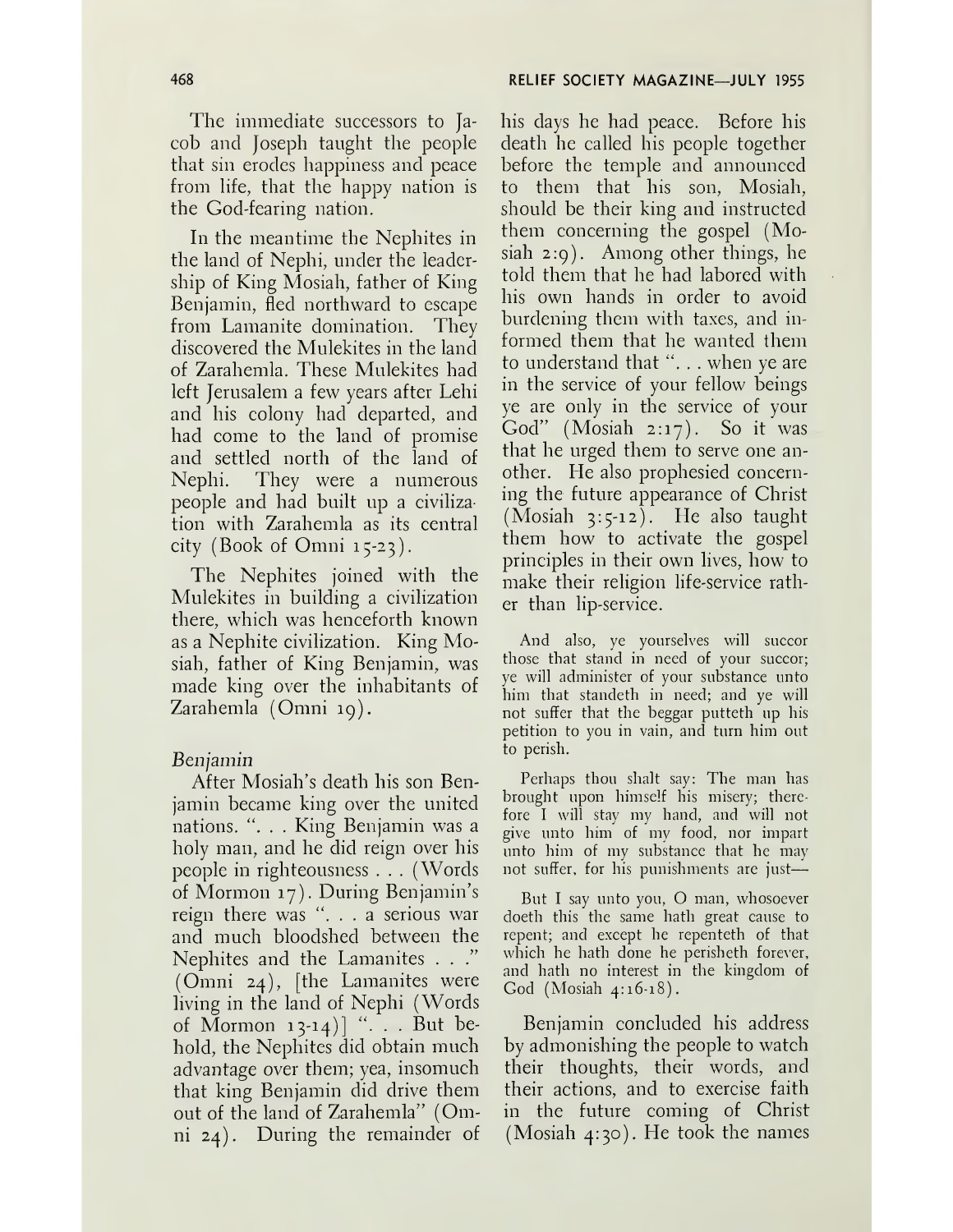of all people who had entered into a covenant with God to keep his commandments and take upon them the name of Christ.

During his address, Benjamin named his son Mosiah to become their king. It was, perhaps, during Benjamin's reign that some of the Nephites in Zarahemla became restless and were ". . . desirous to possess the land of their inheritance," the land of Nephi, then controlled by the Lamanites (Omni 21-30). After one unsuccessful attempt, Zeniff led a group southward to the land of Nephi. This little colony made peace with the Lamanites in the land of Nephi but were ultimately taken into captivity by them  $(Mosiah q:1-6)$ .

# *Mosiah*

Later, King Mosiah, son of King Benjamin, sent sixteen men under the leadership of Ammon back to the land of Nephi to locate Zeniff and his colony, who previously had gone there (Mosiah 7:2-6). They found the descendants of Zeniff and his followers in captivity because of wickedness. Previously, Alma the Elder had withdrawn with some righteous followers to the waters of Mormon. Alma had become converted through the teachings of Abinadi. (See Mosiah, chapter 17.) Alma'<sup>s</sup> followers and the descendants of Zeniff returned safely to Zarahemla. (See Mosiah, chapters 22 and 24.) King Mosiah gave Alma authority over the Church.

Before his death, the great King Mosiah established a democratic form of government among his people when his four sons refused to be king. (See Mosiah, chapter 29.) In the Western Hemisphere, then, people were granted religious liberty at a time when monarchies held sway over the eastern world.

# *Alma, the Younger*

Alma, the Younger, son of Alma, was the first chief judge and high priest in this democracy, however recognizing the vital importance of sound religious practices, he resigned the judgeship so that he could devote his time to the ministry, and preach repentance among the people. Alma, the Younger, in his early life had been associated with the four sons of Mosiah in trying to destroy the work of God which Alma, the Elder, and King Mosiah had so zealously endeavored to build. After a miraculous conversion, however, Alma the Younger became one of the greatest missionaries in the thousand year period of Nephite history. He became a great doctrinal preacher and reformer. He started a reform movement in Zarahemla, trying to divest his people of their envy and pride by preaching the doctrine that Christ should come and redeem mankind. He taught them that Christ should be born of a virgin who should "conceive by the power of the Holy Ghost" and that Christ should redeem mankind from their sins, provided they would repent and come unto him. The reform movement, started in Zarahemla, spread to Melek, and Ammonihah. Alma was assisted in part of this missionary work by Amulek, who also was able to exercise the Priesthood with much power.

Later, Alma and seven men, including his sons, carried on missionary activities among the Zoramites, whom they encouraged to follow